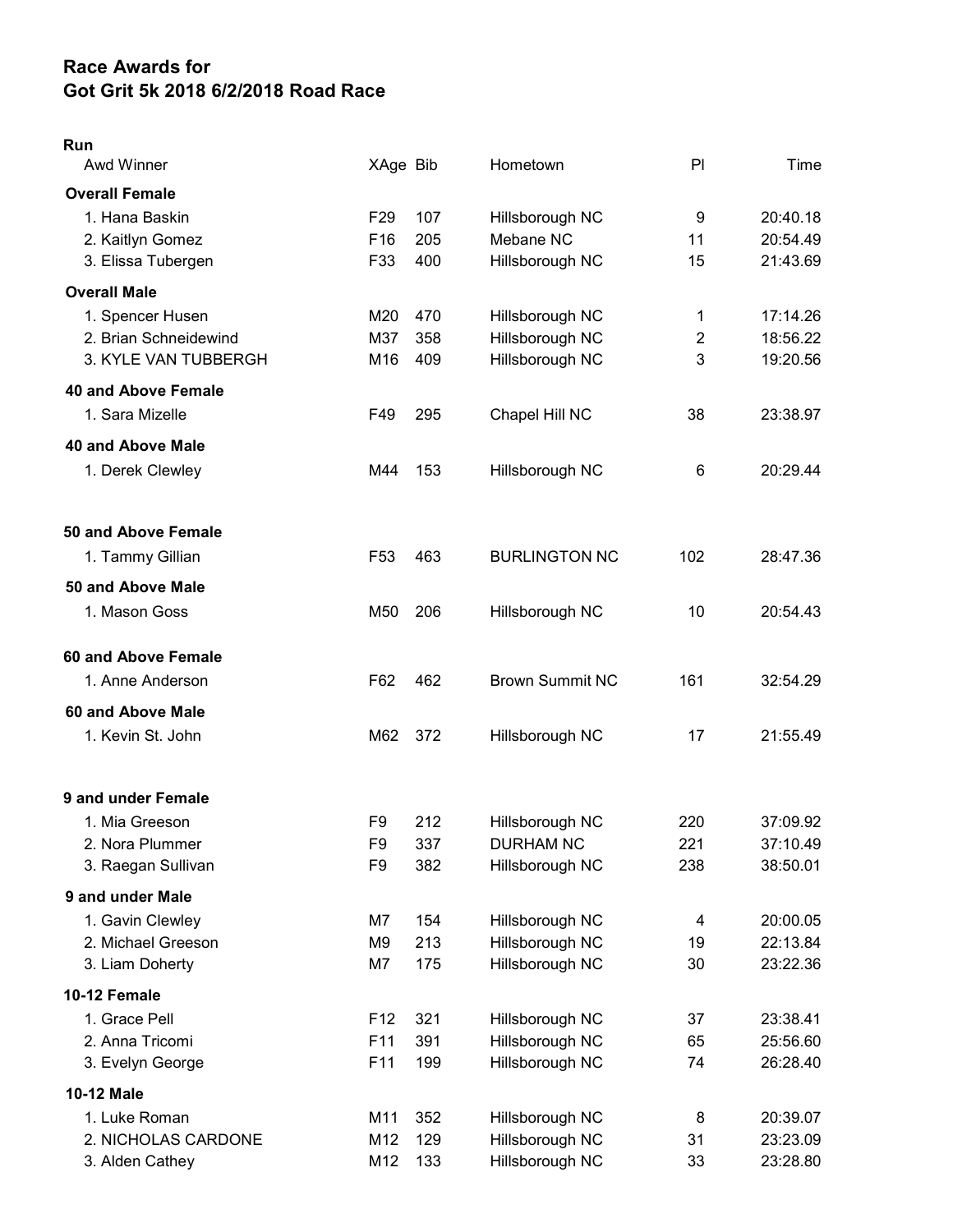| 13-15 Female                           |                 |     |                  |                |          |
|----------------------------------------|-----------------|-----|------------------|----------------|----------|
| 1. Ava Zinn                            | F14             | 439 | Hillsborough NC  | 76             | 26:43.81 |
| 2. Savita Coyle                        | F14             | 162 | Hillsborough NC  | 86             | 27:33.01 |
| 3. Ava New                             | F <sub>15</sub> | 309 | Hillsborough NC  | 106            | 29:01.35 |
| 13-15 Male                             |                 |     |                  |                |          |
| 1. Nick Pell                           | M13             | 322 | Hillsborough NC  | 12             | 21:13.73 |
| 2. Jackson Kralic                      | M13             | 265 | Hillsborough NC  | 14             | 21:38.91 |
| 3. spencer hampton                     | M14             | 218 | Hillsborough NC  | 16             | 21:55.46 |
| 16-19 Female                           |                 |     |                  |                |          |
| 1. Kayla Hodges                        | F <sub>17</sub> | 234 | Mebane NC        | 43             | 24:12.45 |
| 2. Isabelle Hartmond                   | F <sub>18</sub> | 223 | <b>DURHAM NC</b> | 56             | 24:52.82 |
| 3. Katherine Clark                     | F <sub>16</sub> | 151 | Hillsborough NC  | 58             | 25:12.41 |
| <b>16-19 Male</b>                      |                 |     |                  |                |          |
| 1. Nicklaus Brown                      | M17             | 455 | Hurdle Mills NC  | 5              | 20:11.67 |
| 2. Mitchell Askew                      | M17             | 103 | Hillsborough NC  | $\overline{7}$ | 20:32.51 |
| 3. Andy Sollars                        | M18             | 370 | Mebane NC        | 21             | 22:34.67 |
| 20-24 Female                           |                 |     |                  |                |          |
| 1. Celia Mizelle                       | F <sub>20</sub> | 294 | Chapel Hill NC   | 226            | 37:39.41 |
| 2. Sabryna Davis                       | F21             | 171 | Hillsborough NC  | 241            | 39:23.36 |
| 3. Veronica Wisnewski                  | F <sub>21</sub> | 436 | Hurdle Mills NC  | 259            | 43:11.69 |
| <b>20-24 Male</b>                      |                 |     |                  |                |          |
| 1. Ryan Thedford                       | M24             | 385 | Hillsborough NC  | 34             | 23:29.09 |
| 2. Nathan Keebaugh                     | M24             | 257 |                  | 87             | 27:46.28 |
| 3. Unassigned - 3 Eligible Registrants |                 |     |                  |                |          |
| 25-29 Female                           |                 |     |                  |                |          |
| 1. Estephania Nunez                    | F <sub>27</sub> | 312 | grand forks ND   | 80             | 27:01.33 |
| 2. Piper Keebaugh                      | F <sub>27</sub> | 258 |                  | 89             | 27:53.28 |
| 3. Emily Canosa                        | F <sub>25</sub> | 122 | Hillsborough NC  | 111            | 29:19.35 |
| 25-29 Male                             |                 |     |                  |                |          |
| 1. Anthony Hendrickson                 | M29             | 226 | Mebane NC        | 117            | 29:46.25 |
| 2. Logan Horton                        | M25             | 466 | Hillsborough NC  | 163            | 33:04.92 |
| 3. Kyle Trivette                       | M29             | 393 | Hillsborough NC  | 166            | 33:21.52 |
| <b>30-34 Female</b>                    |                 |     |                  |                |          |
| 1. Katie Starr                         | F33             | 376 | Hillsborough NC  | 29             | 23:21.46 |
| 2. Catherine Stanley-Davis             | F30             | 374 | Hillsborough NC  | 83             | 27:24.99 |
| 3. Jennifer Kulzer                     | F34             | 269 | Chapel Hill NC   | 152            | 32:34.86 |
| 30-34 Male                             |                 |     |                  |                |          |
| 1. Jeffrey Jackson                     | M33             | 464 | Roxboro NC       | 13             | 21:17.55 |
| 2. Ryan Thompson                       | M32             | 388 | Rougemont NC     | 24             | 22:45.06 |
| 3. Greg Thuotte                        | M31             | 389 | Hillsborough NC  | 133            | 30:58.93 |
| <b>35-39 Female</b>                    |                 |     |                  |                |          |
| 1. Lori Whitman                        | F38             | 428 | Hillsborough NC  | 22             | 22:38.26 |
| 2. Sara Mitchell                       | F37             | 293 | greensboro NC    | 36             | 23:36.95 |
| 3. Sarah Ruff                          | F39             | 356 | Chapel Hill NC   | 60             | 25:17.36 |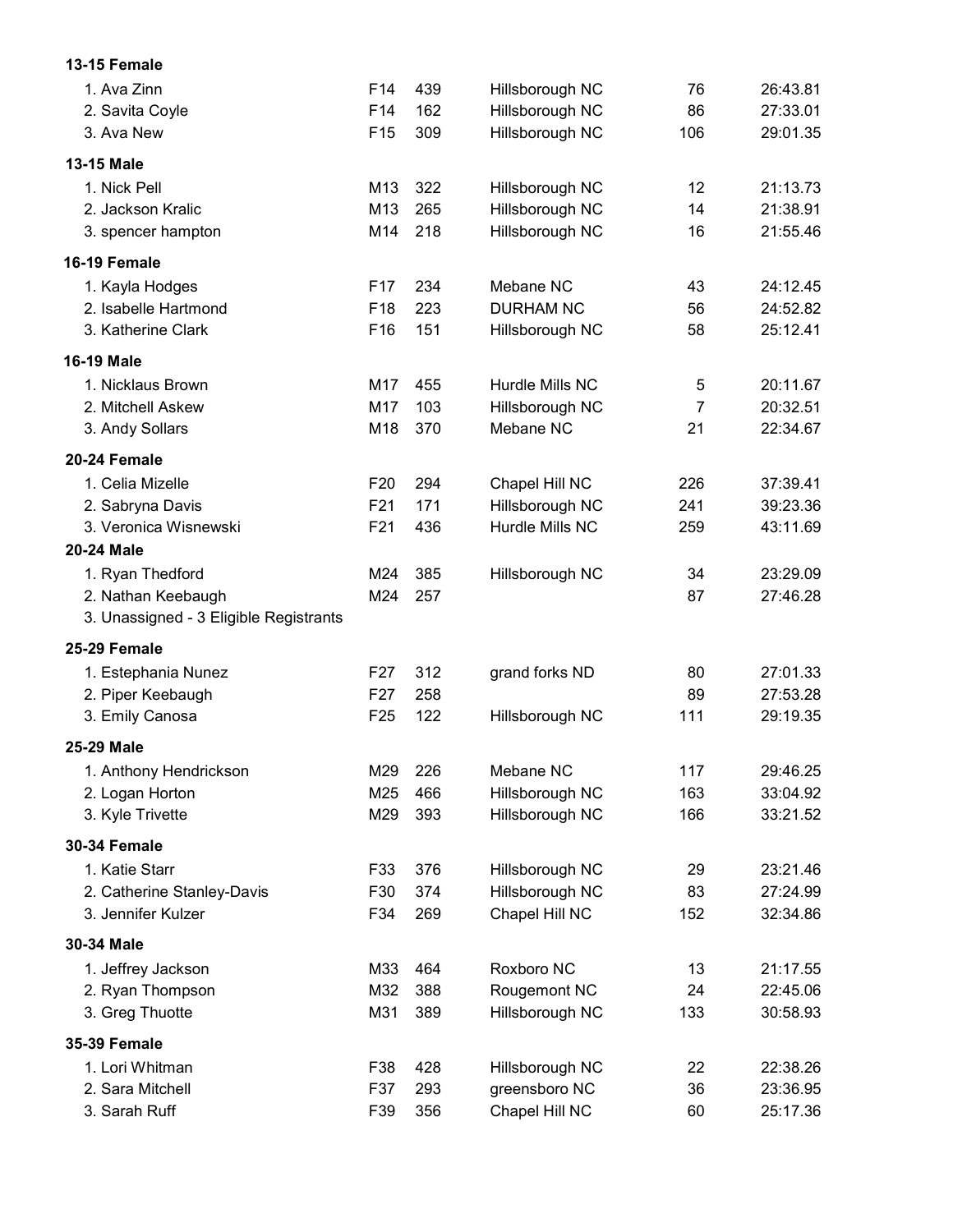## 1. Jeff Smith M36 366 Efland NC 26 22:50.53 2. rusty foley M37 190 Whitsett NC 40 23:59.62 3. Matt Tubergen M35 401 Hillsborough NC 182 34:10.67 40-44 Female 1. Susan Trout F44 398 Chapel Hill NC 45 24:18.17 2. Elizabeth Tricomi F41 392 Hillsborough NC 67 26:00.27 3. Sherri Nevius F42 307 DURHAM NC 69 26:07.96 40-44 Male 1. Kevin Edwards M44 180 Hillsborough NC 41 24:03.59 2. jonathon weisenfeld M43 423 Hillsborough NC 42 24:10.84 3. brian kennedy M41 259 Chapel Hill NC 44 24:15.05 45-49 Female 1. Laurie Bialosky F48 112 Gainesville FL 96 28:30.17 2. Jennifer Kretchmar F46 266 Carrboro NC 97 28:33.27 3. Whitney Witt F46 437 Chapel Hill NC 144 32:08.82 45-49 Male 1. Martin Wileman M49 431 Hillsborough NC 20 22:31.48 2. Stephen Doherty M48 177 Hillsborough NC 32 23:24.99 3. Bill Trost M47 395 Hillsborough NC 70 26:08.82 50-54 Female 1. Sheryl Mika F54 461 Hillsborough NC 156 32:42.85 2. Laurie Mills F53 292 Raleigh NC 188 34:53.60 3. MARTY NELSON F50 303 Hillsborough NC 189 34:53.71 50-54 Male 1. Mark Wampole M50 419 Hillsborough NC 28 22:56.81 2. Scott Larson M50 273 Hurdle Mills NC 35 23:31.77 3. Donald Von Hagen M52 416 Hillsborough NC 54 24:34.17 55-59 Female 1. Arleen Eppinger F56 181 Hillsborough NC 138 31:32.37 2. Debi Golombisky F57 203 Hillsborough NC 281 49:34.54 3. Kathryn Mullett F55 300 Stephens City VA 301 54:56.75 55-59 Male 1. Randy Mullis M57 301 Carrboro NC 63 25:36.13 2. Tim Albaugh M57 100 Hillsborough NC 68 26:07.45 3. Jerry Wilkins M57 434 Hurdle Mills NC 93 28:20.72 60-64 Female 1. SUSAN SMITH F60 368 DURHAM NC 164 33:06.89 2. Sandy Gainey **F62 197** GRAHAM NC 169 33:23.33 3. Michele Ware F62 420 Chapel Hill NC 196 35:11.74 60-64 Male 1. Michael Piracci M60 335 Hillsborough NC 50 24:22.84 2. Jim Manwaring M63 280 Hurdle Mills NC 52 24:29.57 3. Pete Petrin **M61 330** Hillsborough NC 141 31:52.93

35-39 Male